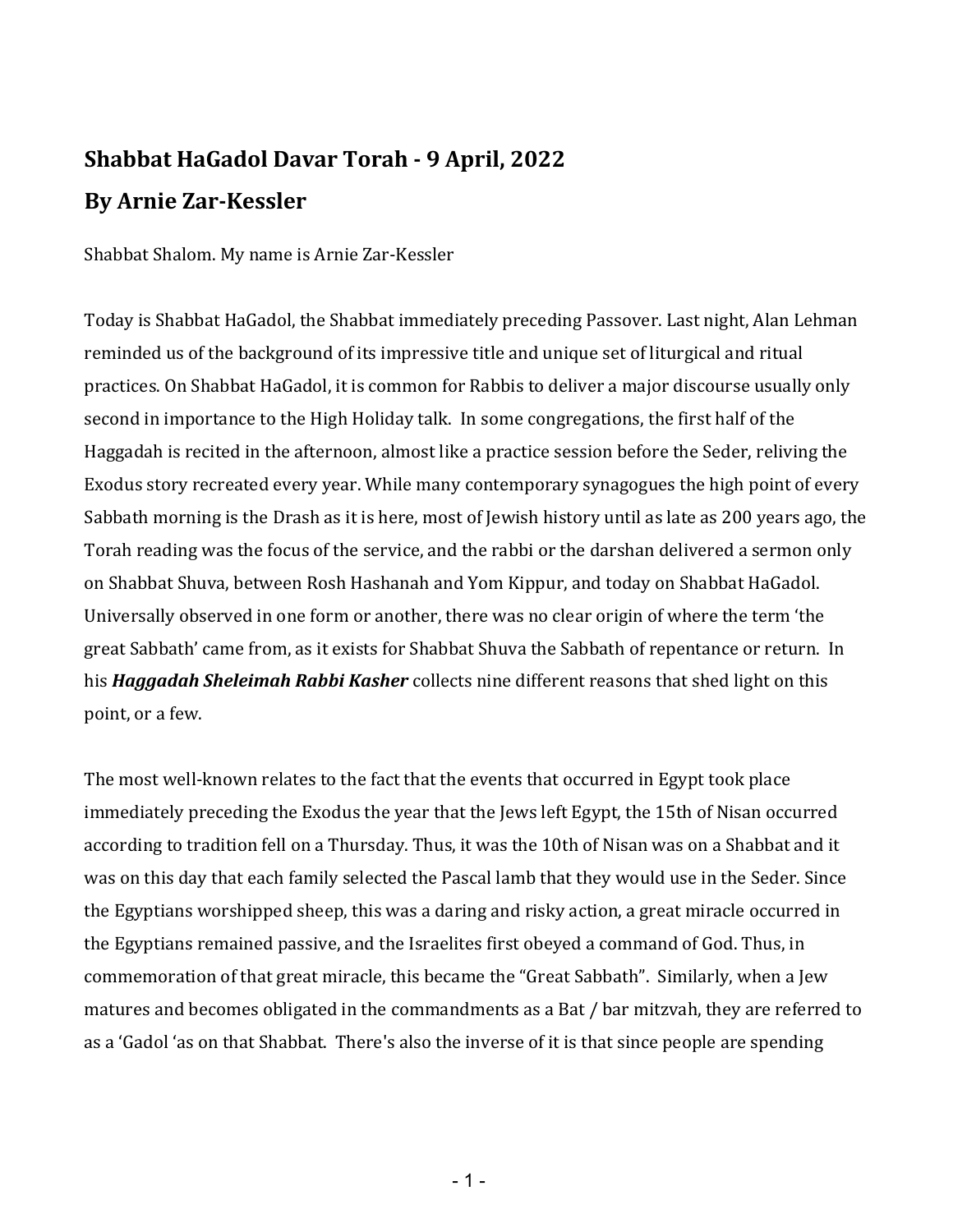longer time in the show on the Sabbath, because they're listening to the Rabbi's sermon, it's a great Sabbath. It's a big one - a long one - and therefore it's Shabbat Hagadol.

But probably this Shabbat's name's most likely source relates to the Haftorah today, taken from the last lines of the last book of the Ne'vi-im, the prophet Malachi. Just like Shabbat Shuva and Shabbat Nachamu (which is read after Tisha B'Av), so called because of the opening phrases found in their respective Haftarah readings, Shabbat HaGadol closes with the coming of Elijah and the Prophet to announce the day of God verses that just concluded from (Hebrew) "Behold, I will send the prophet and then before the great and awesome day of Hashem. He shall restore the hearts of the fathers to the children. And the hearts of the children to the fathers.". As my wife, Lorel reminded me recently, the tradition has it that no haftorah should conclude on a sour note, and thus we instead of reading the actual last line of the prophets today, 'lest I come and strike the land with destruction, we repeated "Behold I send Elijah the prophet before the great an awesome day.'

The obvious implication of Shabbat HaGadol the great Sabbath is that we have less than a week before the Seder. The very fact that the clock is ticking and all the things that lead up to the Seder feel like they are picking up the pace – almost accelerating. Getting our houses ready, preparing for the meals, making sure that to whatever extent we can be ready for the Seder itself including the details of who will be joining us where we will be going what we will be wearing. In other words, we have just a precious few days to attend to all of the things that have gone into our understanding of what it means to observe Passover are now hurtling towards this coming Friday night. Especially this year where we are at - least many of us are -now feeling more ready to be with others to sit around the table to enjoy the company of loved ones to gather as has been our tradition (and for most of us our beloved personal history) we're reminded of what is the source of this shared history, not only our personal history, but the history that binds us together as families, as communities and as a people.

While these histories and references might be helpful, these are what might call 'stable, or 'static' considerations, and thus I'd like for the remainder of this talk, to speak about the urgency of this

- 2 -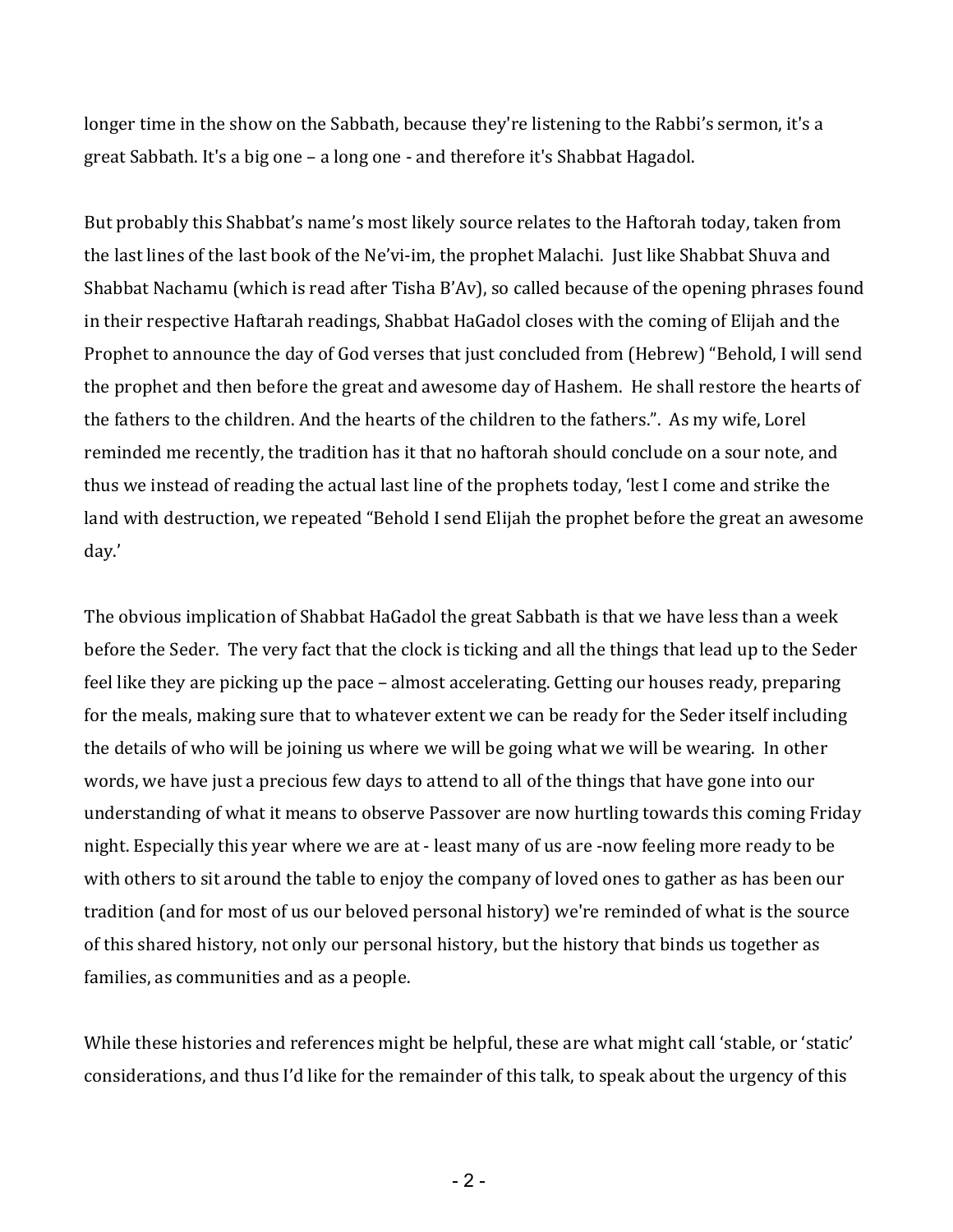time-before the seder not only as it relates to getting ourselves organized for the Seder, making sure that our houses our food, ourselves, or guestlist is in order, - a sort of specific or 'immediate urgencies' - but of a sort of broader urgency that we be experiencing around this time. One possibly termed 'meta-historical, from an essay by Rabbi Yitz Greenberg, another the emerging face of the narrative and its consequence, by Rabbi Jonathan Sacks and finally, a personal urgency.

Rabbi Yitz Greenberg, wrote a remarkable essay 34 years ago  $(1)$ , and it was reprinted this year in Hadar's 'The Long Redemption' (2) that's been distributed here at the Minyan. In it, Rabbi Greenberg makes a convincing case that the Exodus narrative is a touchstone for all of human history because it is fundamentally a story of hope dating back 33 centuries, and has spoken to, and continues to speak to suffering people today. It is a story of hope because it promises that the weak and the oppressed will not be forgotten that God hears the cry of those who suffer, just as He heard the cry of the Israelites enslaved in Egypt.

The narrative, which we will retell this coming Friday night, reminds us that in the long arc of history, God will not be passive, but will intervene on behalf of those who are powerless. In effect we learn that, ultimately, the world will not simply operate on the basis of 'might makes right' and that one even to our own day, in confrontations between raw power and the power of ideas, that sooner or later the power of ideas - the power of fairness, the power of Justice - will overcome and prevail. 

From where does this idea come? Rabbi Greenberg asks and answers, it comes from the narrative that we tell the night of Passover, at the Seder. The Seder story of one of liberation and reminds us that time is not simply repeating or cyclical, but rather there is a broad purpose to history - one in which slaves will be freed and justice will be served Thus, it is the source of hope not only for the Jews over the last 33 centuries, it is a source of hope, to this very moment and thus there is an urgency to remind people, and what we hope to teach in every Jewish Day School, even from Las Vegas to Boston.

These lessons of hope are especially important at times when hopelessness can seem to prevail, or alienation from faith in the grand scheme of history may be fading or evaporating. It is urgent to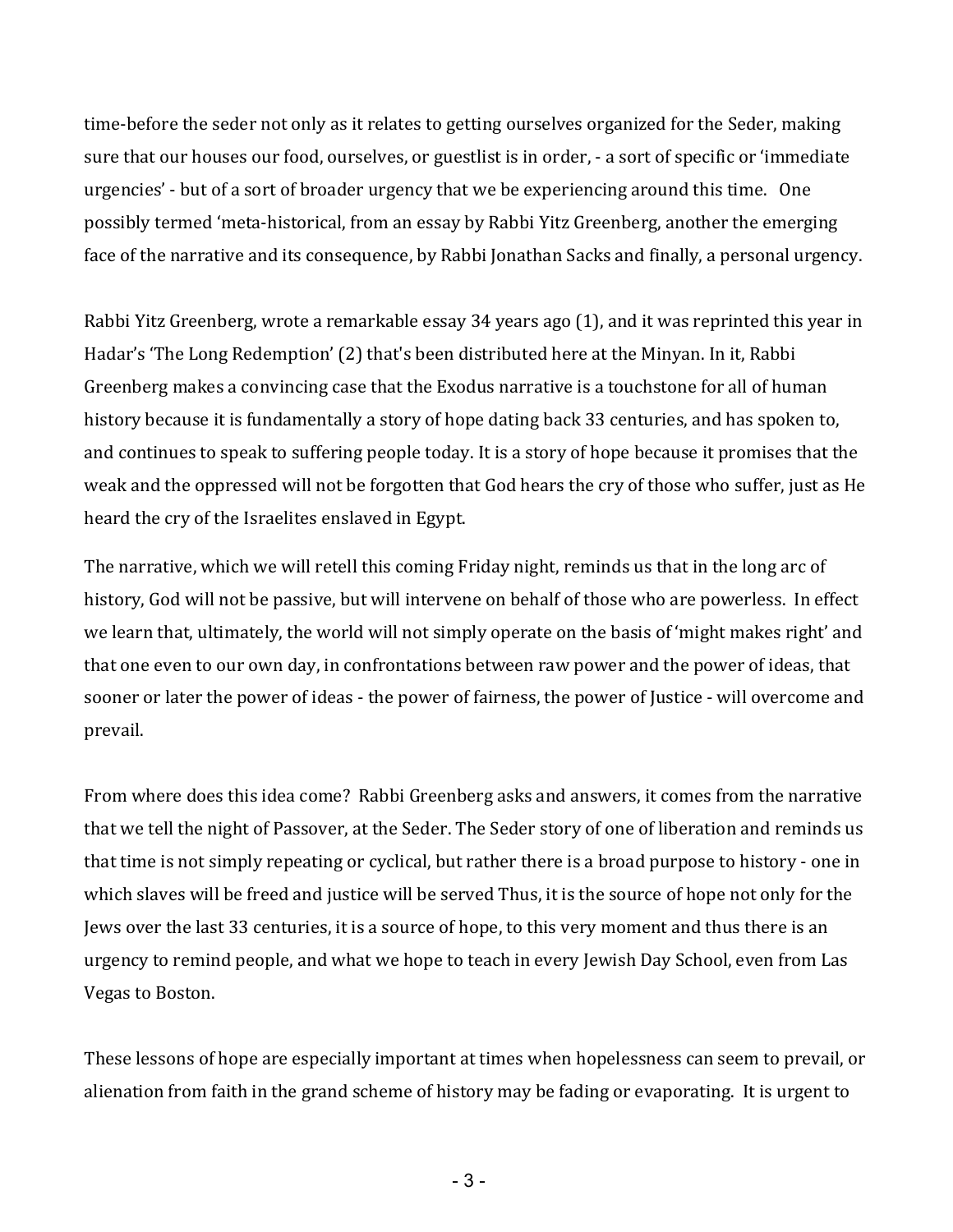remind everyone that this story has been, is, and we pray will continue to be that touchstone for us and for generations to come.

Rabbi Greenberg starts by noting that the overwhelming majority of earth's human beings have always lived in poverty and under oppression, their lives punctuated by sickness and suffering. Few escape damaging illness; even fewer dodge the ravages of old age, except by untimely death; and no one, to date, has avoided death.

Most of the nameless and faceless billions know the world as indifferent or hostile. Jewish religion affirms otherwise. Judaism insists that history and the social-economic-political reality in which people live will eventually be perfected—that much of what passes for the norm of human existence is really a deviation from the ultimate reality.

We know this from an actual event in history—the Exodus, and that history including the present reality itself—is a deviation from the ideal, and that redemption will overcome this divergence, we base this on a historic experience. That experience was the liberation of the Hebrew slaves, the Exodus from Egypt.

On one level, this is a very specific incident in the particular history of a small Middle Eastern tribe. The entire event was so obscure at the time that no independent record of the liberation exists outside of the chronicle of this people.

On another level, however, the entire experience forms an essential paradigm. Oppression and deprivation can become a moral and psychological reality. It is this reality that overthrown in Exodus.

The freeing of the slaves testified that human beings are meant to be free. History will not be finished until all are free. The Exodus shows that God is independent of human control. Freedom is the inexorable outcome, for only God's absolute power can be morally legitimate. The Exodus further proves that God is concerned. God heard the cries of the Israelites, saw their suffering, and redeemed them. But the God of Israel who acted in the Exodus is the God of the whole world, and God's love encompasses all of humankind.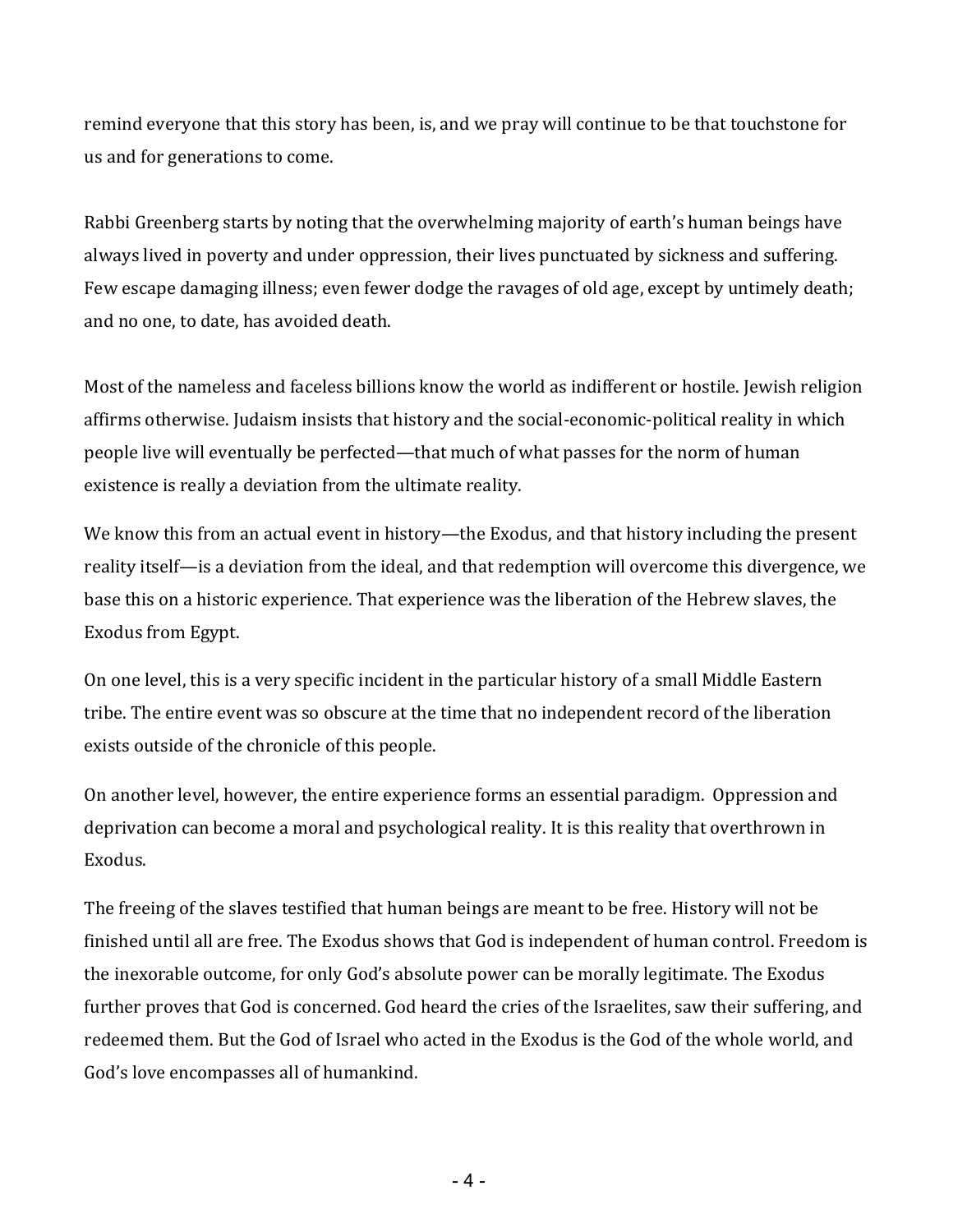God's involvement with Israel is a concrete expression of God's universal mother love. In Jewish history, Exodus morality, from which Jewish ethics and Jewish rituals are derived, was made universal and applied to ever-widening circles of humankind. So the Messiah and the concept of a messianic realm are really implicit in the Exodus itself. Messianic redemption is the Exodus writ large. 

*No,* the Exodus did not destroy evil in the world. What it did was set up an alternative conception of *life.* Were it not for the Exodus, humans would have reconciled themselves to the evils that exist in the *world.* The Exodus reestablishes the dream of perfection and thereby creates the tension that must exist until reality is redeemed. This orienting event has not yet been converted into a permanent reality, neither for Jews nor for the whole world, but it points the way to the end goal toward which all life and history must go. Thus, history counts, but it is not necessarily normative; it is something to be lived in, yet challenged and overcome.

Where does Israel get the strength—the hutzpah—to go on believing in redemption in a world that knows mass hunger? How can Jews testify to hope and human value when they have been continuously persecuted, hated, expelled, destroyed? From the Exodus.

How can we create a continuing set of Exodus experiences powerful enough to offset the impact of present evil? The challenge is to make the Exodus experience vivid enough in an ongoing way to counter but not blot out the unredeemed experiences of life. The goal is not to flee from reality but to perfect it. To cope with contradiction and not to yield easily, the memory must be a "real" experience, something felt in one's bones, tasted in one's mouth.

The psychological function of the Seder—and indeed, to a certain extent, all of Jewish religious observance—is to confirm and strengthen the conviction of the Exodus. But one would be guilty of trivializing to see the "reliving" model in purely psychological terms. Underlying Judaism's ritual system is a metaphysical statement about the nature of reality—specifically, of time. The Exodus teaches us that history is not an eternal recurrence—ever repeating but never progressing—but a time stream with direction. History is not a meaningless cycle but the path along which the Divinehuman partnership is operating to perfect the world. Time is linear, not merely circular; all humans – including us - are walking toward the end time when the final peace and dignity for humankind will be accomplished.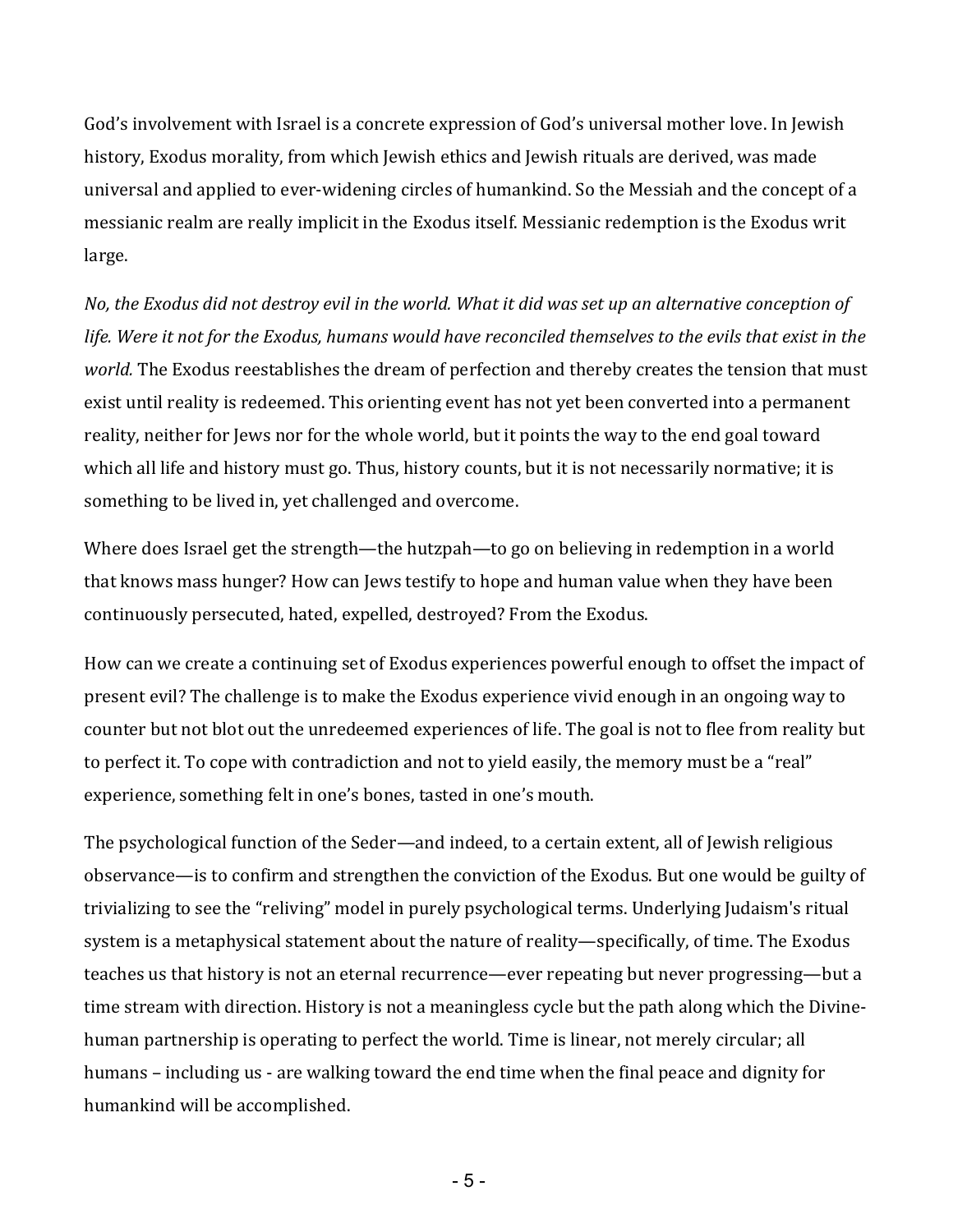Throughout the generations, this view of history has been an enormous source of hope, galvanizing people to major efforts to improve their conditions. In modern times, this concept in secularized forms has powered liberalism, with its promise of progress, and revolutionary radicalism, with its expectations of breakthroughs and even of apocalypse. But in modern cultural understanding, time is perceived as only linear; once lived, it is gone. Hence, there is a strong tendency to put aside the past as irrelevant. Indeed, many modern movements dismiss sacred time as pure projection, an opiate of the masses. Thus, the urgency we feel towards standing for the hope that honors and connects the past with our vision of the future. The urgency of telling this story now, at a time when hopelessness might the true spiritual pandemic, where industries are built on promoting anxiety, where alienation is reified.

Judaism, in contrast, insists that the past is available and still normative. Judaism celebrates memory as a present channel of access to the Eternal and as a source of hope and renewal. Through the holiday cycle of the year and other rituals, the past can be summoned up to infuse the present with meaning. Pesach, the Exodus, is not some antiquarian past experience: it is present reality. With the taste of perfection in a Pesach or a Shabbat, in true Jewish dialectical fashion, time is both linear and cyclical. The implied claim of Pesach is that, in sacred time and ritual, believers can step outside the stream of secular, normal time and relive the Exodus itself.

There is a second aspect to the urgency of this time, as Rabbi Jonathan Sacks notes an intriguing element that adds another aspect of urgency to this conversation  $(3)$  (4). He suggests that it remains one of the most counterintuitive passages in all the religious literature with Moses addressing the Israelites just days before the release. They've been exiles for 210 years and after an initial period of affluence and ease, they have been oppressed enslaved, their male children have been killed in an act of slow genocide. And now, after signs and wonders in a series of plagues that have brought the greatest empire, the ancient world to its knees, they are about to go free. It is instructed by what Moses does discuss and what he does not. Sachs notes that Moses does not talk about freedom or the land flowing with milk and honey, or the journey they will have to undertake through the desert. Instead, three times he turns to distant future, when the journey is complete, and the people free at last are their own land. What he talks about is not the land itself or the society they will have to build or even the demands of the responsibilities of freedom.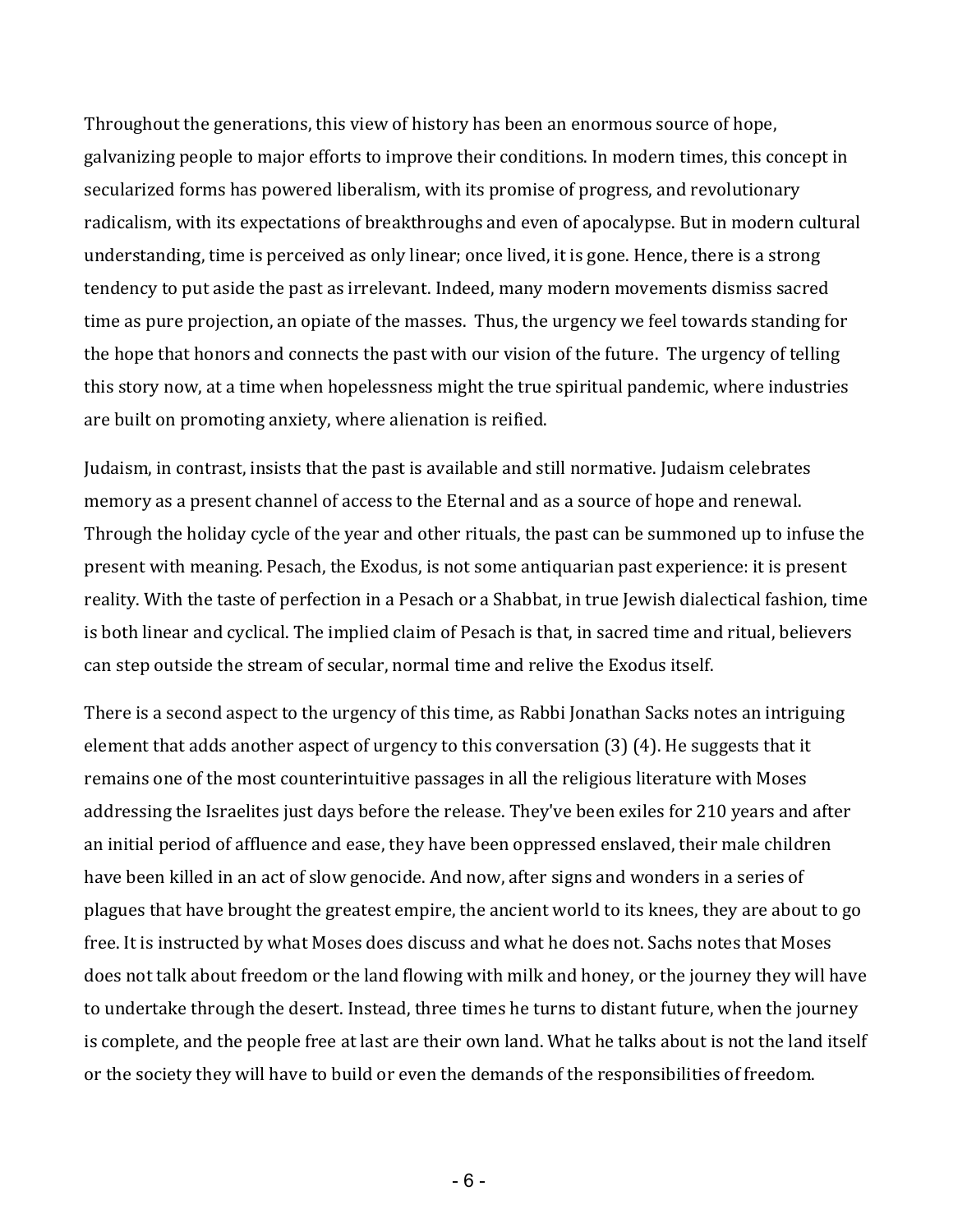Instead, Moses talks about education, specifically about the duty of parents to their children. He speaks about the questions children may ask, when the epic events that are about to happen are at the very best to distant memory. He tells the Israelites to do what Jews have done from that moment to today, to this coming Friday night. Tell your children the story. Do it in the maximally effective way. reenact the drama of exile and Exodus, get your children to ask questions make sure that you tell the stories your own, not some dry powder, but rather 'because of what God did for me.'

Sacks asks, 'why was this 'educational mission statement' the most important thing that Moses could do in this intense moment of redemption? Rabbi Sachs suggests *freedom is the work of a* nation. Nations need Identity. Identity needs memory and memory is encoded in the stories that we *tell.* Without narrative, there is no memory and without memory, we have no identity. The most *powerful link between the generations is the tale of those who came before us. A tale that becomes ours.* And the one we hand off as a sacred heritage to those who will come after us. We are the stories we tell ourselves about ourselves. And *identity* begins.

In the stories parents tell their children that narrative provides the answer to what Sachs suggests *are the three fundamental questions every reflective individual must ask at some stage in their lives.* 

- $\circ$  *Who am I?*
- o *Why am I here?*
- o *How then shall I live?*

*While there are many answers to this question, the Jewish ones are* 

- $\circ$  *I'm a member of the people who God rescued from slavery to freedom.*
- $\circ$  *I'm here to build a society that honors the freedom of others, not just my own.*
- $\circ$  *And I must live in the conscious knowledge that this freedom is a gift of God. Honored by keeping his covenants of law and love'.*

Sachs argument, and his own urgency, stems from his claim that we have lost the capacity in the West to be able to tell our stories with integrity and with vigor. He claims that our identities are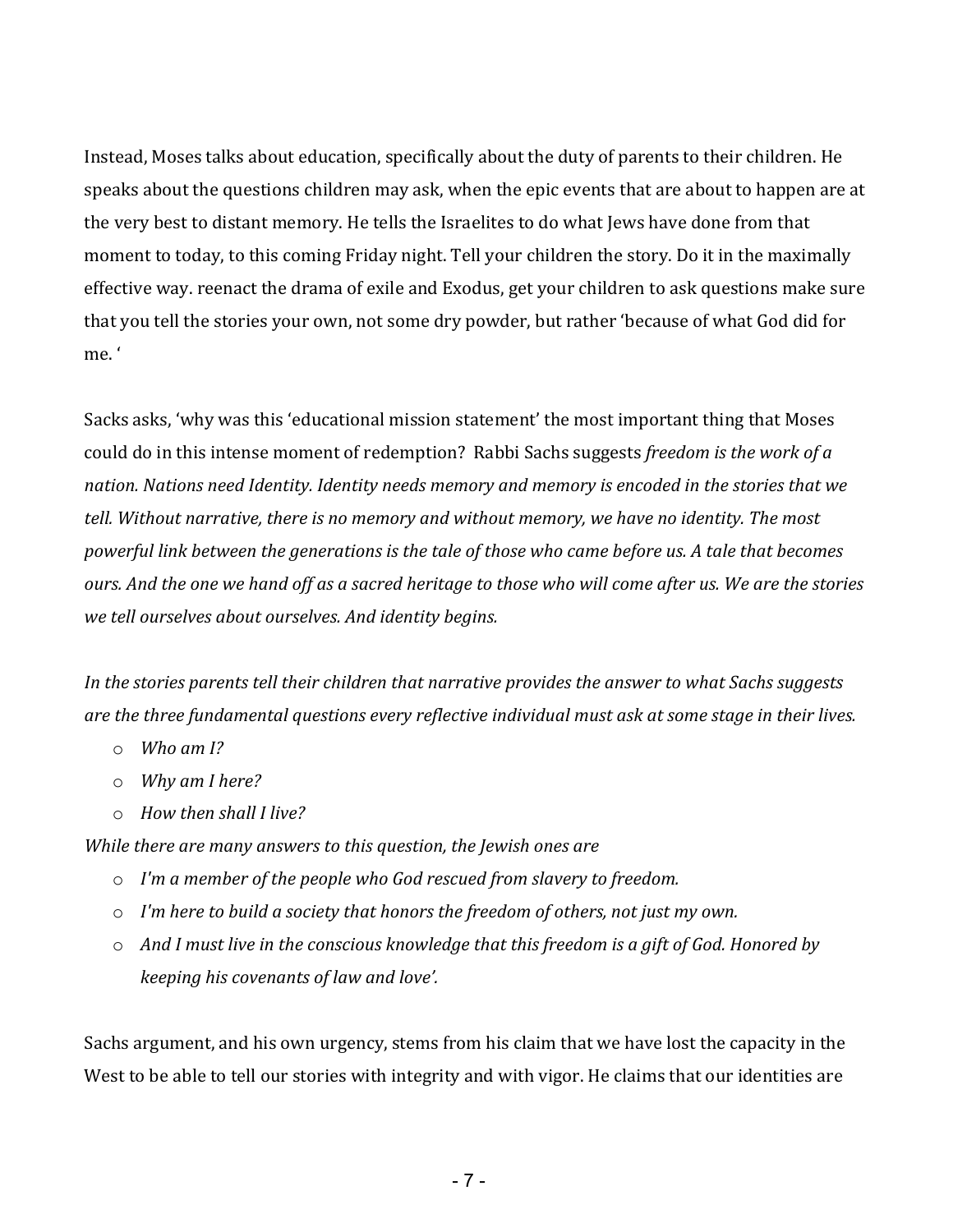thin, they can be interchanged, they can be promoted, they can be degraded, and without a lasting story that we tell ourselves about ourselves, our identity and mission are dissolving. Identities have become masked we were temporarily and without commitment, in a marketplace of identities, and fantasies are our only generative narratives.

Yet, the biblical insights still stand to create and sustain a free society you must teach your children the story of how we achieve freedom in the first place. And what its absence tastes like the unleavened bread of affliction and the bitter herbs of slavery. us lose your story and eventually you lose your freedom. That is what happens when you forget who you are and why.

The greatest gift we can give our children is not money or possessions. But a story a real story, not a fantasy, one that connects them to us and to rich heritage of ideals. We are not particles of dust *blowing this way or that by passing one's a fad or fashion. We are heirs to a story that inspired 100* generations of ancestors and eventually transformed the Western world. What you forget, you lose. The West is forgetting its story. We must never forget ours.

Never forget the hindsight of 33 centuries. You can see how right Moses was, Sachs tells us the story told across generations is the gift of an identity and when you know who you are and why you can navigate time with courage and countenance. It's a life changing idea whose urgencies is every bit as great now as it was last year, the year before or perhaps any years since we've been around. The notion of what is the story that we tell that will have significance that will be the stories that our children tell their children and for those of us blessed so that our grandchildren will tell their grandchildren just as in some ways our grandparents told it to us the story has morphed. The story has found its way to find the sort of meaning.

The final urgency, the personal one, is present for each and every one of us. I am reminded of a brief interchange maybe 15 years ago – which means it may have never happened, or at least not anything like what I recall. We were visiting our close friends, Bill and Ellen Gertzog in Rochester and took time on a Sunday to walk through the city's annual lilac festival. It was a glorious spring day, and the color and fragrance were wonderful, almost intoxicating. We stopped at one

 $- 8 -$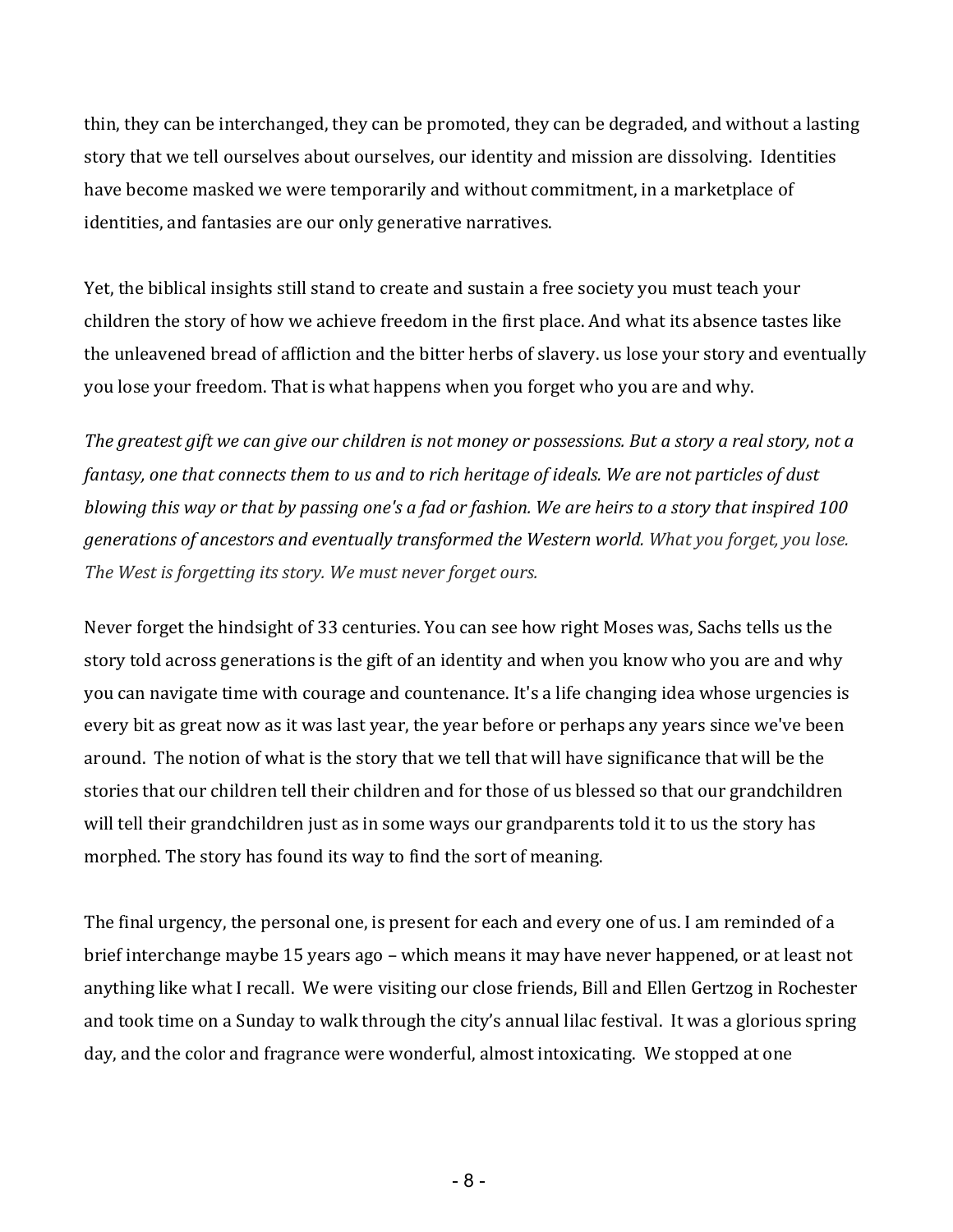particularly glorious bush, and I remember Bill saying, 'it's good to really appropriate this because how many more seasons of lilacs will I have?'

And so it is for us, today. We can ask ourselves, 'How many more years will we be blessed to be able to tell our story how many more opportunities will we have like this Friday night, to be able to be present amongst loved ones gathered together to be able to remind ourselves and to remind those around the table of what that great story of identity of transformative views of history of the hope that it provides to every one of us on the table?' Every one of us in the community, every one of us ultimately in the world. How many more chances will we have to do that? If ever it was, haz'man he-giyah", the moment has arrived for us to take our place as the transmitters of this narrative, to the critical links in sharing this story of hope, this gift of identity.

As we approach the task, I warn you that we will inevitably fall short. I promise you that whatever goals we have to be able to transmit that story, they will largely be unmet. Despite our sense of urgency because the time is short - or perhaps because of our sense of urgency, we will not fully realize our mission. There will be children crying, there will be people who are disagreeable. There will be shortness of the hour, there will be the rush to eat.

But, for those very same children, Stephen Sondheim said it far, far better in many fewer words as he closed 'Into the Woods'

Look, tell them the story of how it all happened

Children may not obey But children will listen

On Seder night, everything will stand in the way, but nothing needs to prevent us from renewing our commitment, our conviction, our passion and our love. Whether it is summoning up the urgency of bringing the urgency of the story of hope to a time marked by hopelessness, to reviving the potency of our narrative in order to rebuild identity, memory and mission, or our personal sense of urgency while the time is still afforded us - to the degree that we can be those people who are the transmitters of the great story and to the degree that we can be those who are the source